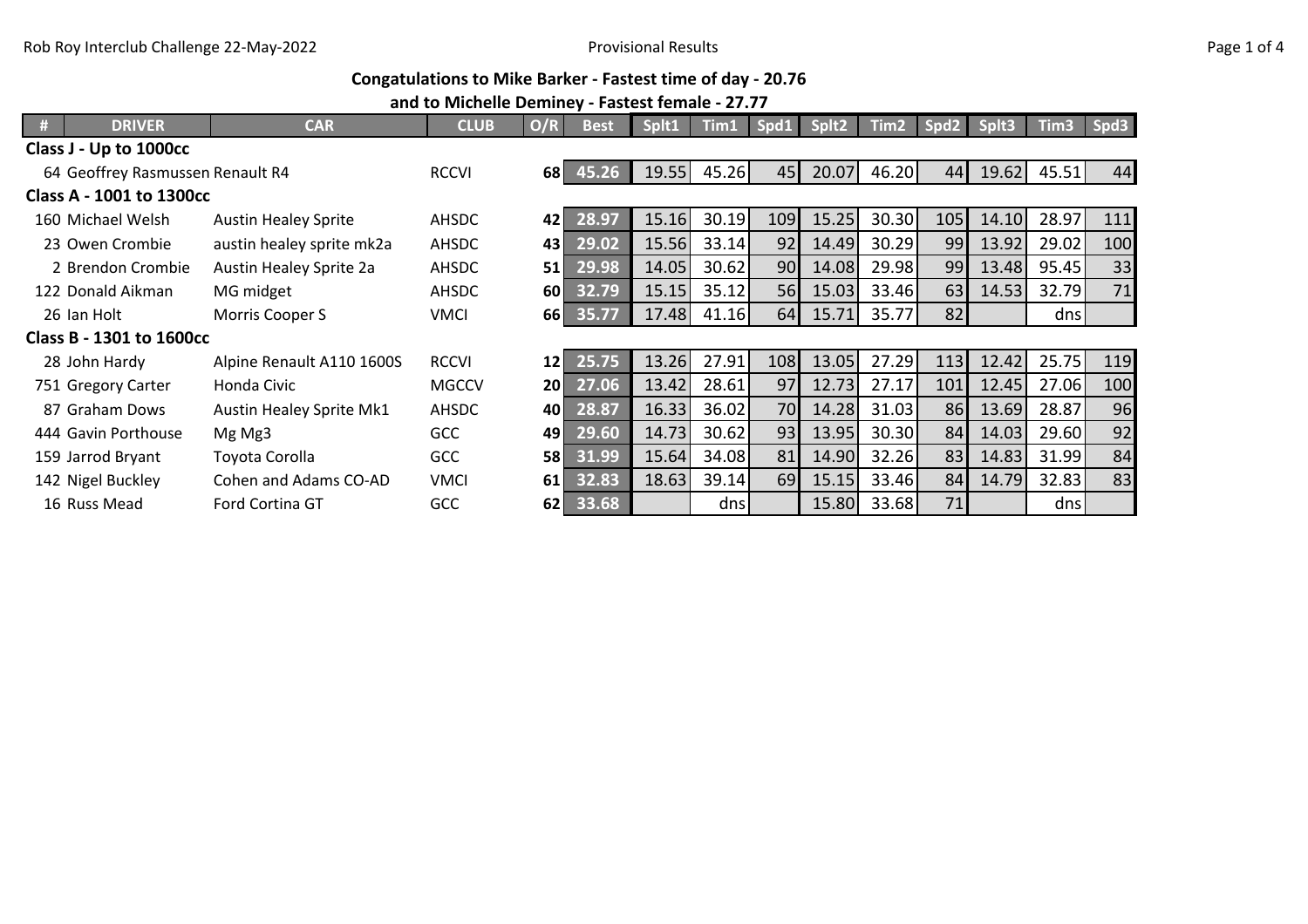| Rob Roy Interclub Challenge 22-May-2022 | <b>Provisional Results</b> | Page 2 of 4 |
|-----------------------------------------|----------------------------|-------------|
|-----------------------------------------|----------------------------|-------------|

| Page 2 of 4 |  |  |
|-------------|--|--|
|             |  |  |

| <b>DRIVER</b>              | <b>CAR</b>               | <b>CLUB</b>  | O/R       | <b>Best</b> | Splt1 | Tim1  | Spd1 | Splt2 | Tim2  | Spd2 | Splt3 | Tim <sub>3</sub> | Spd3 |
|----------------------------|--------------------------|--------------|-----------|-------------|-------|-------|------|-------|-------|------|-------|------------------|------|
| Class C - 1601 to 2000cc   |                          |              |           |             |       |       |      |       |       |      |       |                  |      |
| 51 Michael McGuire         | honda civic              | <b>MGCCV</b> | 61        | 24.59       | 12.69 | 25.95 | 110  | 11.82 | 24.85 | 122  | 11.72 | 24.59            | 123  |
| 14 Aaron Russell           | Honda Civic              | <b>HCCV</b>  | 81        | 25.12       | 12.60 | 25.91 | 118  | 12.45 | 25.55 | 121  | 12.16 | 25.12            | 119  |
| 90 Jayden Cresswell        | HONDA Integra type r     | MX5          | 11        | 25.74       | 12.92 | 26.47 | 120  | 12.62 | 26.14 | 118  | 12.57 | 25.74            | 122  |
| 75 Louis Santin            | <b>Singer Lemans</b>     | <b>VSCC</b>  | 15        | 26.35       | 12.86 | 28.41 | 104  | 12.66 | 27.10 | 106  | 12.17 | 26.35            | 111  |
| 20 Michael Ellsmore        | MG A Coupe               | <b>MGCCV</b> | 16        | 26.82       | 14.20 | 29.35 | 102  | 13.07 | 27.30 | 109  | 12.77 | 26.82            | 109  |
| 154 Benjamin Gearing       | MG MGF                   | <b>MGCCV</b> | 18        | 27.01       | 13.63 | 29.04 | 95   | 13.89 | 29.16 | 95   | 12.58 | 27.01            | 100  |
| 22 Graeme Ruby             | MG <sub>B</sub>          | <b>MGCCG</b> | 24        | 27.29       | 15.00 | 30.88 | 102  | 13.32 | 28.17 | 106  | 13.14 | 27.29            | 111  |
| 34 Jonathan Mcgovern MG TF |                          | <b>MGCCV</b> | 26        | 27.36       | 13.02 | 28.48 | 97   | 12.75 | 27.66 | 100  | 12.57 | 27.36            | 100  |
| 10 Paul Slawinski          | MG <sub>B</sub>          | <b>MGCCV</b> | 27        | 27.48       | 15.33 | 30.85 | 94   | 13.67 | 28.50 | 96   | 13.04 | 27.48            | 98   |
| 276 John Read              | Mazda MX-5               | MX5          | 28        | 27.58       | 14.80 | 30.46 | 107  | 13.46 | 28.50 | 110  | 13.16 | 27.58            | 112  |
| 190 Emma Collyer           | HONDA Integra type r     | <b>AHSDC</b> | <b>30</b> | 27.82       | 14.12 | 29.17 | 88   | 13.41 | 28.51 | 104  | 13.27 | 27.82            | 112  |
| 19 Brendan Sullivan        | MG A                     | <b>MGCCG</b> | 32        | 27.87       | 15.33 | 31.93 | 86   | 13.41 | 28.33 | 105  | 13.30 | 27.87            | 104  |
| 56 Russell Seymour         | MG A                     | <b>MGCCV</b> | 33        | 28.01       | 15.28 | 30.88 | 102  | 13.87 | 28.36 | 106  | 13.52 | 28.01            | 106  |
| 131 John Hastie            | MG <sub>B</sub>          | <b>MGCCV</b> | 35        | 28.29       | 14.81 | 30.30 | 91   | 13.69 | 28.61 | 94   | 13.38 | 28.29            | 96   |
| 7 Gregory Testolin         | Renault Clio 3 RS200 AGP | <b>RCCVI</b> | 39        | 28.68       | 14.81 | 31.12 | 98   | 14.04 | 28.68 | 109  | 13.89 | 28.70            | 108  |
| 57 Richard Collett         | MG A Coupe               | <b>MGCCV</b> | 44        | 29.03       | 14.34 | 31.02 | 76   | 14.15 | 30.26 | 80   | 13.60 | 29.03            | 90   |
| 35 Andrew Regens           | <b>MG TF160</b>          | <b>MGCCV</b> | 45        | 29.41       | 13.53 | 30.54 | 95   | 13.34 | 29.98 | 97   | 13.25 | 29.41            | 93   |
| 13 William Reynolds        | MG <sub>B</sub>          | <b>MGCCV</b> | 52        | 30.00       | 16.36 | 35.12 | 80   | 15.13 | 31.71 | 90   | 14.39 | 30.00            | 94   |
| 11 Gregory Mouritz         | MG <sub>B</sub>          | <b>MGCCV</b> | 53        | 30.04       | 15.93 | 33.56 | 86   | 14.37 | 30.57 | 92   | 14.12 | 30.04            | 94   |
| 110 Joanna Smith           | MG <sub>B</sub>          | <b>MGCCV</b> | 54        | 30.16       | 16.05 | 33.07 | 86   | 15.59 | 31.82 | 93   | 14.45 | 30.16            | 95   |
| 461 Tony Lupton            | MG B GT                  | <b>MGCCV</b> | 55        | 30.36       | 14.82 | 31.89 | 81   | 14.27 | 30.36 | 86   | 15.55 | 31.75            | 85   |
| 491 William Malane         | MG MGB Roadster          | <b>MGCCV</b> | 56        | 30.67       | 15.27 | 31.24 | 93   | 14.75 | 30.67 | 95   | 14.19 | 30.76            | 91   |
| 118 Philip Bottomley       | MGY                      | <b>MGCCV</b> | 59        | 32.21       | 16.55 | 36.12 | 72   | 15.10 | 32.61 | 84   | 15.18 | 32.21            | 85   |
| 59 Robert Wilson           | MG Green A               | <b>MGCCV</b> | 63        | 33.95       | 15.52 | 33.95 | 75   | 15.68 | 34.52 | 74   | 16.03 | 34.52            | 81   |
| 136 Colin Walker           | MG B GT                  | <b>MGCCV</b> | 67I       | 36.07       | 17.43 | 40.50 | 46   | 17.18 | 38.17 | 69   | 16.36 | 36.07            | 70   |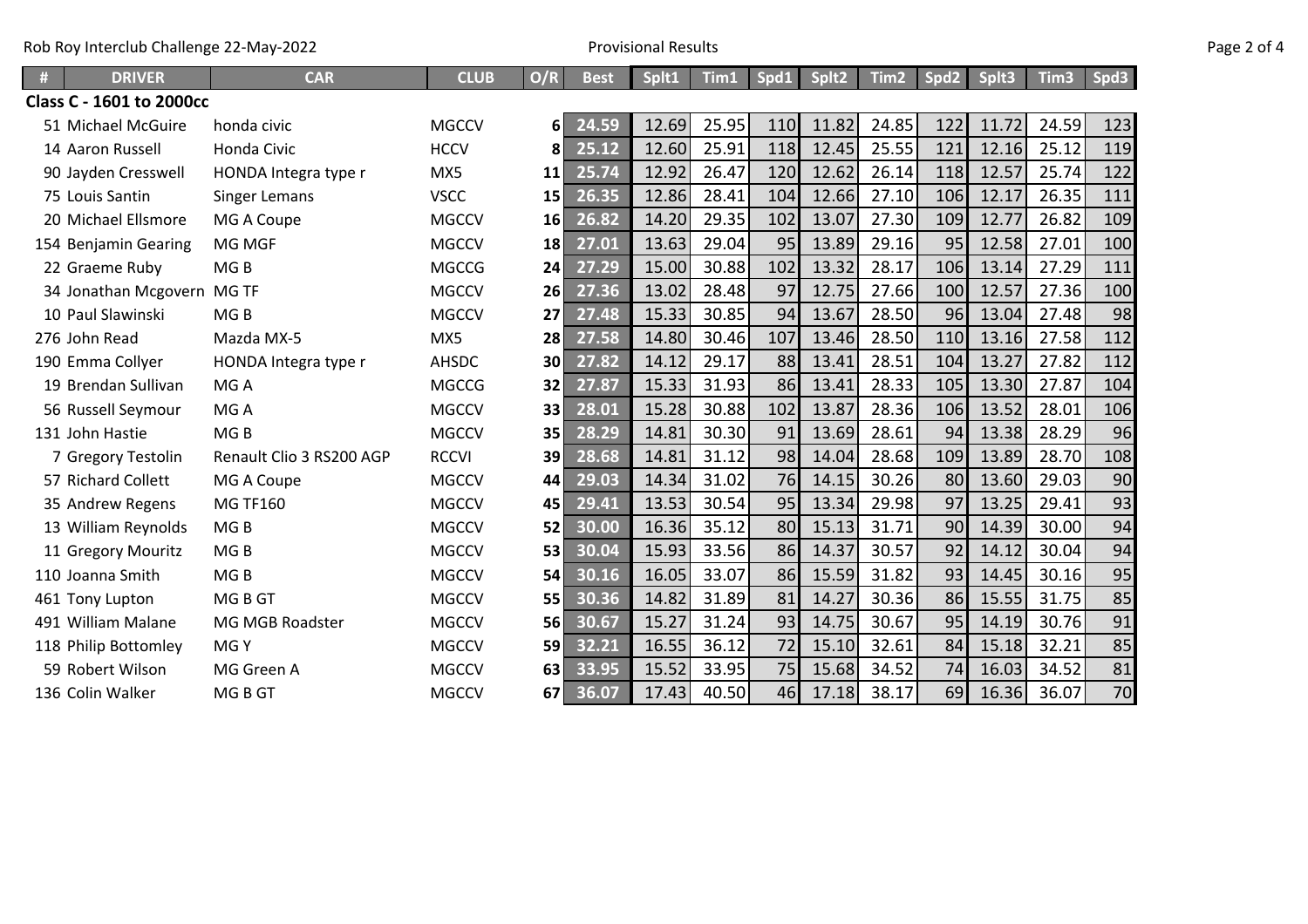| Rob Roy Interclub Challenge 22-May-2022<br>$\mathcal{L}$ and $\mathcal{L}$ and $\mathcal{L}$ and $\mathcal{L}$ and $\mathcal{L}$ and $\mathcal{L}$ and $\mathcal{L}$ and $\mathcal{L}$ and $\mathcal{L}$ and $\mathcal{L}$ and $\mathcal{L}$ and $\mathcal{L}$ and $\mathcal{L}$ and $\mathcal{L}$ and $\mathcal{L}$ and $\mathcal{L}$ and $\mathcal{L}$ and | <b>Provisional Results</b> | Page 3 of 4 |
|--------------------------------------------------------------------------------------------------------------------------------------------------------------------------------------------------------------------------------------------------------------------------------------------------------------------------------------------------------------|----------------------------|-------------|
|--------------------------------------------------------------------------------------------------------------------------------------------------------------------------------------------------------------------------------------------------------------------------------------------------------------------------------------------------------------|----------------------------|-------------|

|  | Page 3 of 4 |  |  |  |
|--|-------------|--|--|--|
|--|-------------|--|--|--|

| <b>DRIVER</b>                   | <b>CAR</b>                      | <b>CLUB</b>  | O/R             | <b>Best</b>        | Splt1 | Tim1  | Spd1 | Splt2 | Tim2  | Spd <sub>2</sub> | Splt3 | Tim3  | Spd3 |
|---------------------------------|---------------------------------|--------------|-----------------|--------------------|-------|-------|------|-------|-------|------------------|-------|-------|------|
| <b>Class D - 2001 to 3000cc</b> |                                 |              |                 |                    |       |       |      |       |       |                  |       |       |      |
| 483 Paul Sims                   | Ford Laser TX3 4WD              | <b>AHSDC</b> | 13              | 25.89              | 12.92 | 26.89 | 114  | 12.41 | 25.92 | 116              | 12.55 | 25.89 | 116  |
| 130 Aidan Dare                  | <b>BMW 130i</b>                 | Conspiracy   | 21              | 27.08              | 13.89 | 28.90 | 110  | 13.58 | 28.16 | 112              | 13.10 | 27.08 | 114  |
| 48 Alexander Aescht             | Ford TX3                        | Ford RS      | 23              | 27.22              | 13.86 | 28.54 | 113  | 13.26 | 27.22 | 117              | 13.63 | 27.64 | 118  |
| 111 Ronald Simmonds             | <b>BMW 118i</b>                 | <b>VHRR</b>  | 34              | 28.26              | 14.48 | 29.39 | 107  | 14.06 | 28.73 | 109              | 13.47 | 28.26 | 107  |
| 113 Euan Murphy                 | Mazda FDRX7                     | <b>VHRR</b>  | 47              | 29.49              | 14.40 | 31.48 | 87   | 13.44 | 29.49 | 101              | 13.24 | 29.61 | 101  |
| 33 Peter van der Sluy           | Mazda RX7                       | Classic JDM  | 65              | 35.67              | 15.54 | 36.32 | 79   | 16.60 | 35.67 | 83               |       | dns   |      |
| Class E - 3001cc and over       |                                 |              |                 |                    |       |       |      |       |       |                  |       |       |      |
| 572 David Bell                  | Subaru Impreza WRX              | <b>AHSDC</b> | 21              | 21.96              | 11.00 | 23.00 | 137  | 10.41 | 22.02 | 144              | 10.44 | 21.96 | 140  |
| 211 Daniel Leitner              | Subaru WRX                      | MX5          | 3I              | 22.30              | 12.18 | 25.36 | 105  | 10.39 | 22.30 | 116              | 10.39 | 27.25 | 126  |
| 25 David Knight                 | <b>Ford Focus</b>               | Ford RS      | 7I              | 24.78              | 13.41 | 26.50 | 125  | 12.49 | 25.31 | 126              | 12.06 | 24.78 | 129  |
| 31 Michael Finger               | Nissan Skyline GTS-X            | <b>CSA</b>   | 91              | 25.65              | 12.86 | 26.16 | 119  | 12.69 | 25.65 | 120              | 12.75 | 27.69 | 98   |
| 63 Shane Gezun                  | mg mgb rdstr                    | <b>MGCCG</b> | 10 <sup>1</sup> | $\overline{25.68}$ | 13.95 | 28.96 | 100  | 12.19 | 26.17 | 115              | 11.95 | 25.68 | 113  |
| 6 David Armstrong               | <b>Renault Sport Megane 265</b> | <b>RCCVI</b> | 14              | 26.23              | 14.36 | 29.00 | 107  | 13.39 | 26.86 | 111              | 12.70 | 26.23 | 115  |
| 225 Leon Deminey                | <b>Renault Megane Sport 225</b> | <b>RCCVI</b> | 16              | 26.82              | 14.81 | 29.07 | 112  | 14.56 | 28.20 | 121              | 13.30 | 26.82 | 120  |
| 21 Gerardo Rabbi                | Saab 93                         | <b>AHSDC</b> | 19              | 27.04              | 14.04 | 28.87 | 110  | 13.37 | 27.29 | 111              | 12.73 | 27.04 | 102  |
| 221 David Cavanagh              | <b>RENAULT MEGANE</b>           | <b>RCCVI</b> | 22              | 27.09              | 14.15 | 29.09 | 110  | 13.22 | 27.37 | 112              | 13.08 | 27.09 | 111  |
| 223 Brendon Thompson            | Ford Pickup                     | SOCV         | 25 <sub>l</sub> | 27.32              | 13.72 | 28.67 | 119  | 14.62 | 29.73 | 115              | 12.60 | 27.32 | 119  |
| 226 Michelle Deminey            | Renault Megane Sport 225        | <b>RCCVI</b> | <b>29</b>       | 27.77              | 14.07 | 29.39 | 97   | 13.75 | 28.45 | 108              | 13.53 | 27.77 | 111  |
| 96 Ross Holt                    | MG ZT 260                       | <b>MGCCV</b> | <b>36</b>       | 28.31              | 15.96 | 31.84 | 109  | 13.83 | 28.70 | 106              | 13.94 | 28.31 | 112  |
| 45 John Moir                    | Mercedes SLK350                 | <b>VHRR</b>  | 37              | 28.53              | 15.20 | 30.24 | 110  | 14.77 | 29.63 | 113              | 13.87 | 28.53 | 113  |
| 24 Daniel Boaden                | <b>Holden Commodore</b>         | <b>RCCVI</b> | 38              | 28.67              | 15.15 | 32.90 | 82   | 14.38 | 29.92 | 93               | 13.72 | 28.67 | 97   |
| 288 Benjamin Snowball           | <b>Holden Commodore</b>         | <b>WRX</b>   | 41              | 28.88              | 15.21 | 31.08 | 100  | 14.74 | 30.41 | 90               | 13.46 | 28.88 | 91   |
| 5 Krista Bayliss                | Ford Focus RS                   | <b>FRSOC</b> | 48              | 29.58              | 14.05 | 32.26 | 62   | 13.50 | 30.42 | 87               | 13.20 | 29.58 | 91   |